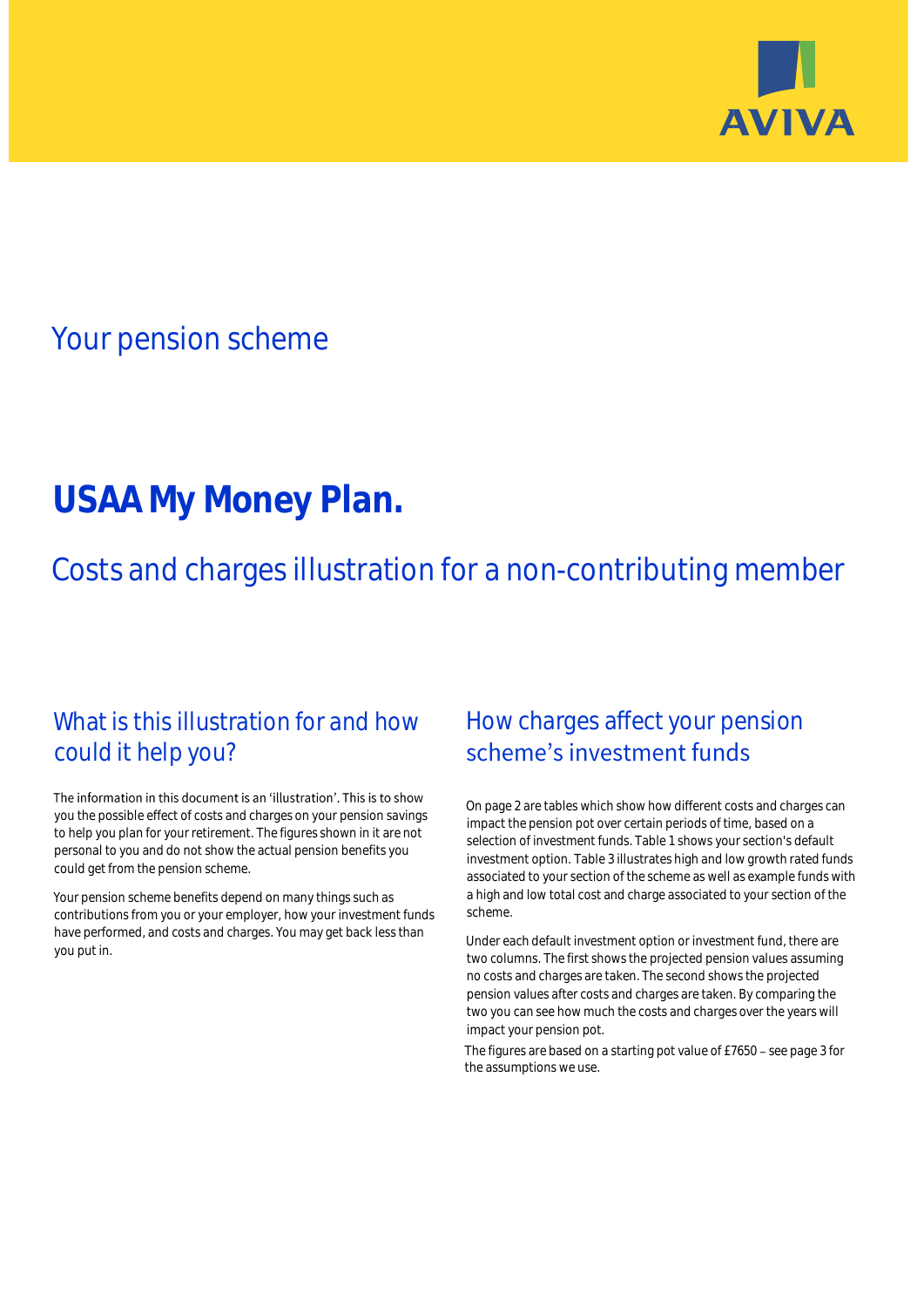| Illustration of effect of costs and charges on the Default Investment Option in |                                                                          |                                    |  |  |  |  |  |  |  |
|---------------------------------------------------------------------------------|--------------------------------------------------------------------------|------------------------------------|--|--|--|--|--|--|--|
| <b>USAA My Money Plan.</b>                                                      |                                                                          |                                    |  |  |  |  |  |  |  |
|                                                                                 | <b>My Future</b>                                                         |                                    |  |  |  |  |  |  |  |
|                                                                                 | Assumed growth rate 3.3% (p.a.)<br>Assumed costs and charges 0.5% (p.a.) |                                    |  |  |  |  |  |  |  |
|                                                                                 |                                                                          |                                    |  |  |  |  |  |  |  |
| At end of year                                                                  | Projected value assuming no                                              | <b>Projected value after costs</b> |  |  |  |  |  |  |  |
|                                                                                 | costs and charges are taken                                              | and charges are taken              |  |  |  |  |  |  |  |
| $\mathbf{1}$                                                                    | £7,730                                                                   | £7,690                             |  |  |  |  |  |  |  |
| 2                                                                               | £7,820                                                                   | £7,730                             |  |  |  |  |  |  |  |
| 3                                                                               | £7,900                                                                   | £7,780                             |  |  |  |  |  |  |  |
| 4                                                                               | £7,980                                                                   | £7,820                             |  |  |  |  |  |  |  |
| 5                                                                               | £8,070                                                                   | £7,860                             |  |  |  |  |  |  |  |
| 10                                                                              | £8,510                                                                   | £8,080                             |  |  |  |  |  |  |  |
| 15                                                                              | £8,980                                                                   | £8,310                             |  |  |  |  |  |  |  |
| 20                                                                              | £9,470                                                                   | £8,540                             |  |  |  |  |  |  |  |
| 25                                                                              | £9,990                                                                   | £8,780                             |  |  |  |  |  |  |  |
| 30                                                                              | £10,500                                                                  | £9,030                             |  |  |  |  |  |  |  |
| 35                                                                              | £11,100                                                                  | £9,280                             |  |  |  |  |  |  |  |
| 40                                                                              | £11,600                                                                  | £9,450                             |  |  |  |  |  |  |  |
| 45                                                                              | £11,900                                                                  | £9,440                             |  |  |  |  |  |  |  |
| 50                                                                              | £11,900                                                                  | £9,270                             |  |  |  |  |  |  |  |

### **Table 2**

| List of Funds included in the Default Investment Option |                       |                    |  |  |  |  |  |  |
|---------------------------------------------------------|-----------------------|--------------------|--|--|--|--|--|--|
| <b>Fund name</b>                                        | <b>Total Cost and</b> | <b>Growth Rate</b> |  |  |  |  |  |  |
|                                                         | Charge (p.a.)         | (p.a.)             |  |  |  |  |  |  |
| Av MyM My Future Growth                                 | 0.52%                 | 3.60%              |  |  |  |  |  |  |
| Av MyM My Future Consolidation                          | 0.47%                 | 2.40%              |  |  |  |  |  |  |
|                                                         |                       |                    |  |  |  |  |  |  |
|                                                         |                       |                    |  |  |  |  |  |  |
|                                                         |                       |                    |  |  |  |  |  |  |
|                                                         |                       |                    |  |  |  |  |  |  |
|                                                         |                       |                    |  |  |  |  |  |  |
|                                                         |                       |                    |  |  |  |  |  |  |
|                                                         |                       |                    |  |  |  |  |  |  |
|                                                         |                       |                    |  |  |  |  |  |  |

#### **Aviva Life & Pensions UK Limited.**

Registered in England No. 3253947. Registered office: Aviva, Wellington Row, York, YO90 1WR. Authorised by the Prudential Regulation Authority and regulated by the Financial Conduct Authority and the Prudential Regulation Authority. Firm Reference Number 185896. **aviva.co.uk** TEMP GFI NG071309 09/2018